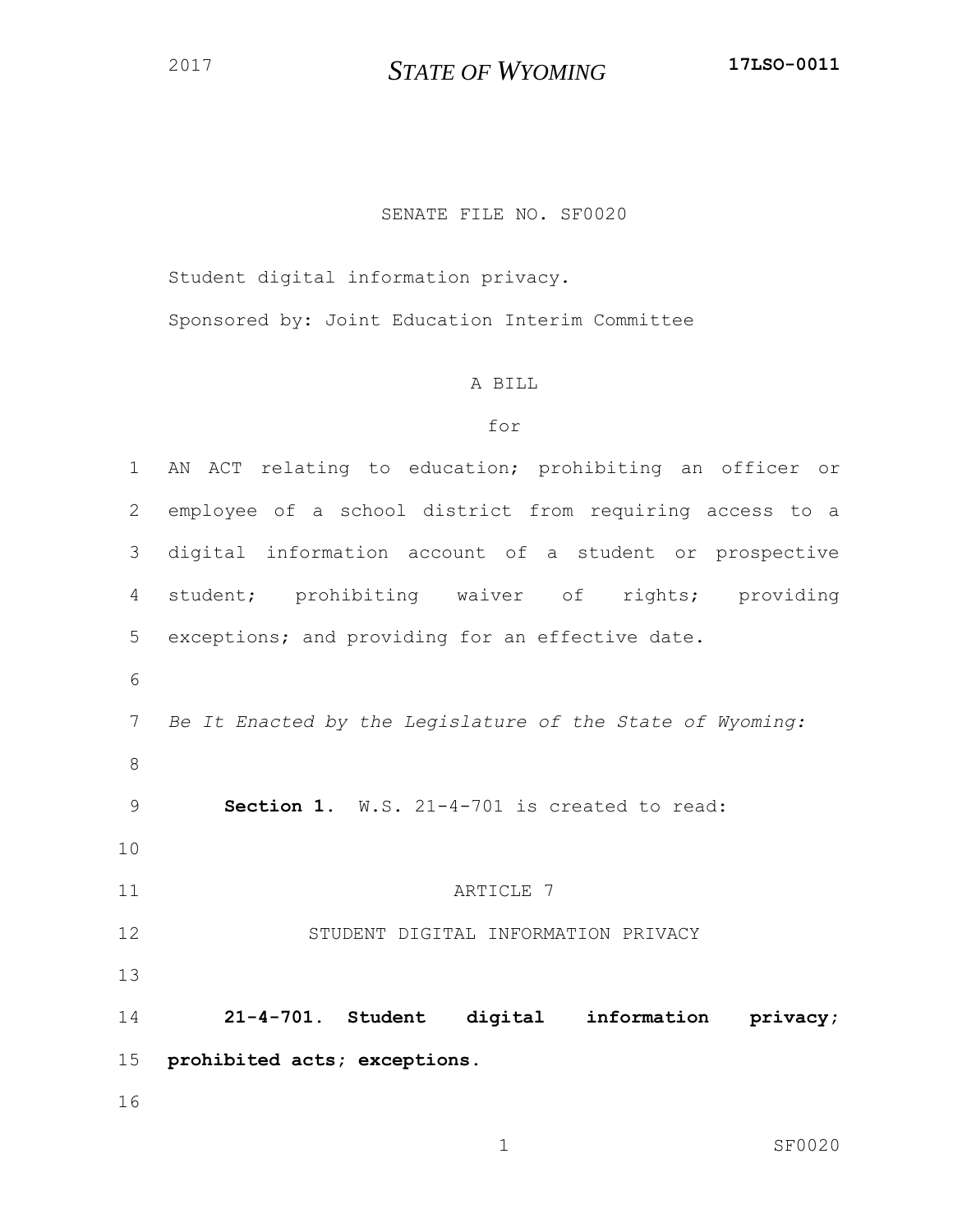(a) No officer or employee of a school district organized within this state shall:

 (i) Require a student or prospective student to disclose or to provide access to a digital information account through the student's or prospective student's username, password or other means of authentication that provides access;

 (ii) Require a student or prospective student to access a digital information account in the presence of any officer or employee of the school district in a manner that enables the officer or employee to observe the contents of 14 the digital information account;

 (iii) Require a student or prospective student to provide the student's or prospective student's electronic communication device for the purpose of enabling the officer or employee to observe the contents of the student's or prospective student's digital information 21 account by way of the device;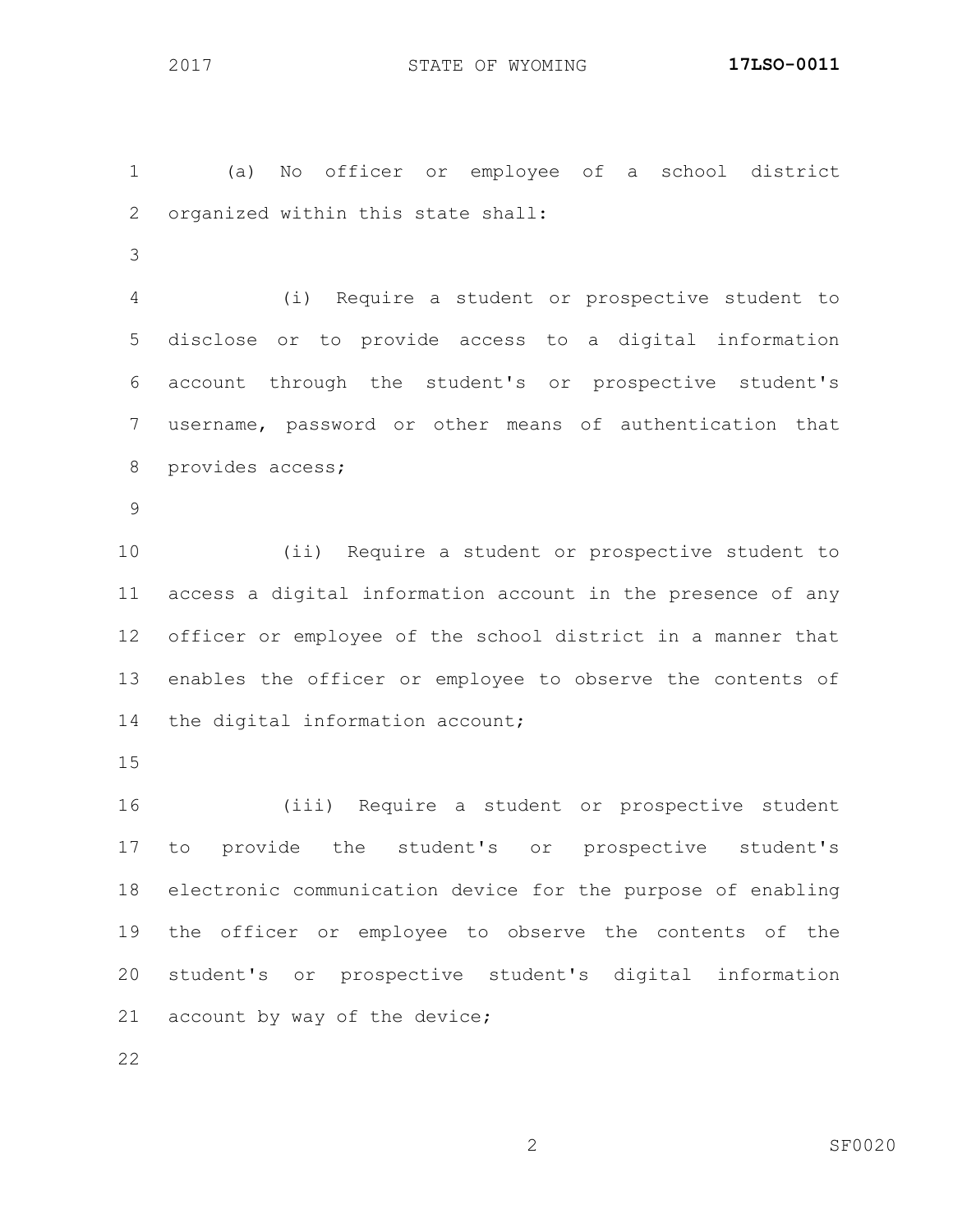(iv) Compel a student or prospective student to add anyone to the student's or prospective student's list of contacts associated with a digital information account or require or cause a student or prospective student to change the privacy settings associated with a digital information account; (v) Expel, discharge, discipline, fail or refuse to admit or otherwise penalize or threaten a student or prospective student for refusing to disclose information or to take action specified in this section; (vi) Require a student or prospective student to waive or limit any protection granted under this section. (b) Nothing in this section shall prohibit an officer or employee of a school district from: (i) Conducting an investigation, without requiring access to a digital information account through username, password or other means of authentication, for the purpose of ensuring compliance with applicable law or school policies against student misconduct based on the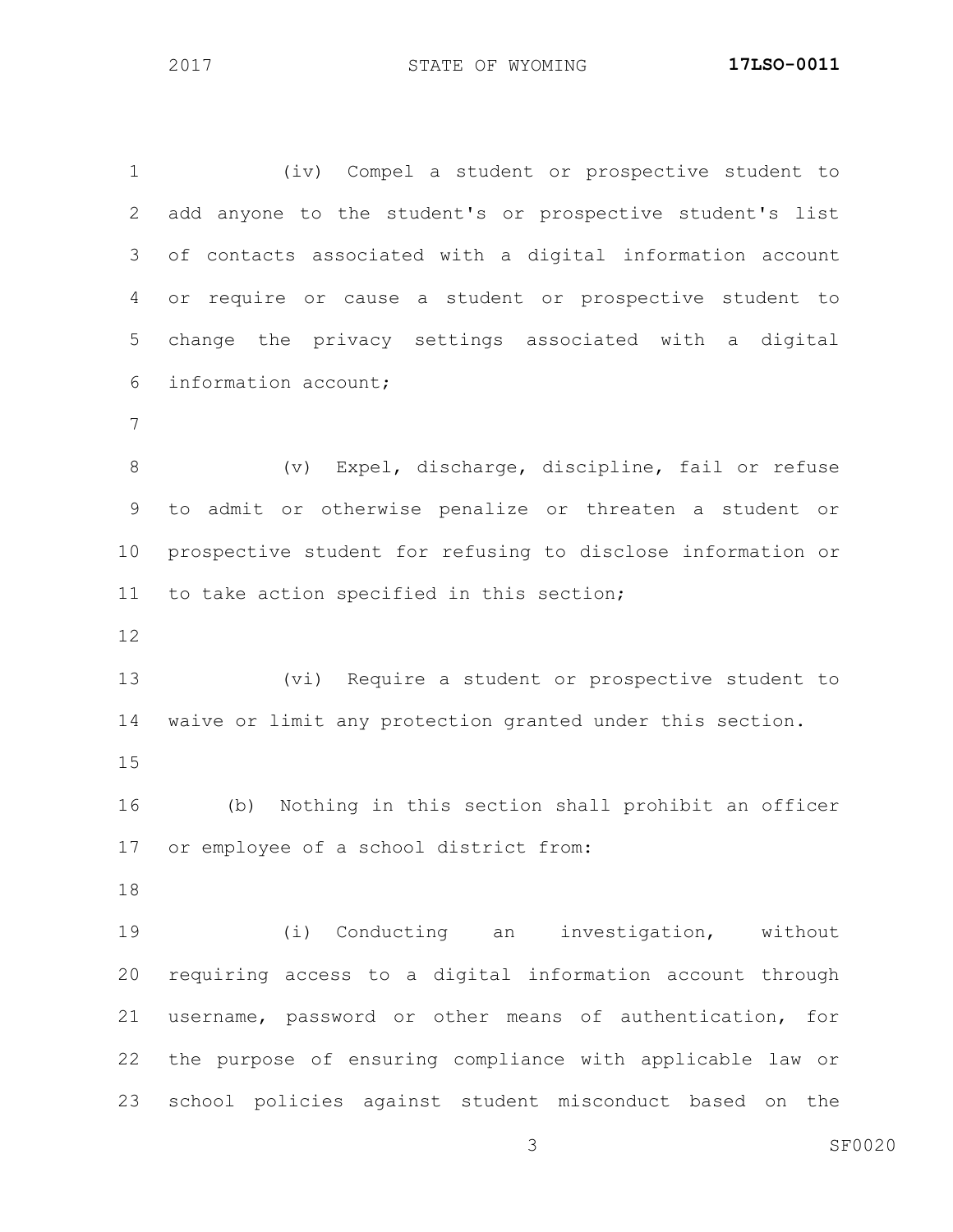receipt of specific information about activity associated with a student's digital information account;

 (ii) Requesting or receiving written or electronic consent from a student or prospective student, if emancipated or eighteen (18) years of age or older, or the student's or prospective student's parent or legal guardian, if the student or prospective student is an unemancipated minor, to observe the contents of a digital information account, without requiring access to the account through username, password or other means of authentication;

 (iii) Viewing, accessing or utilizing information about a student or prospective student that is publicly available or self-reported;

 (iv) Obtaining an electronic communication device of a student or prospective student for the purpose of providing information technology support with the voluntary consent of the student or prospective student.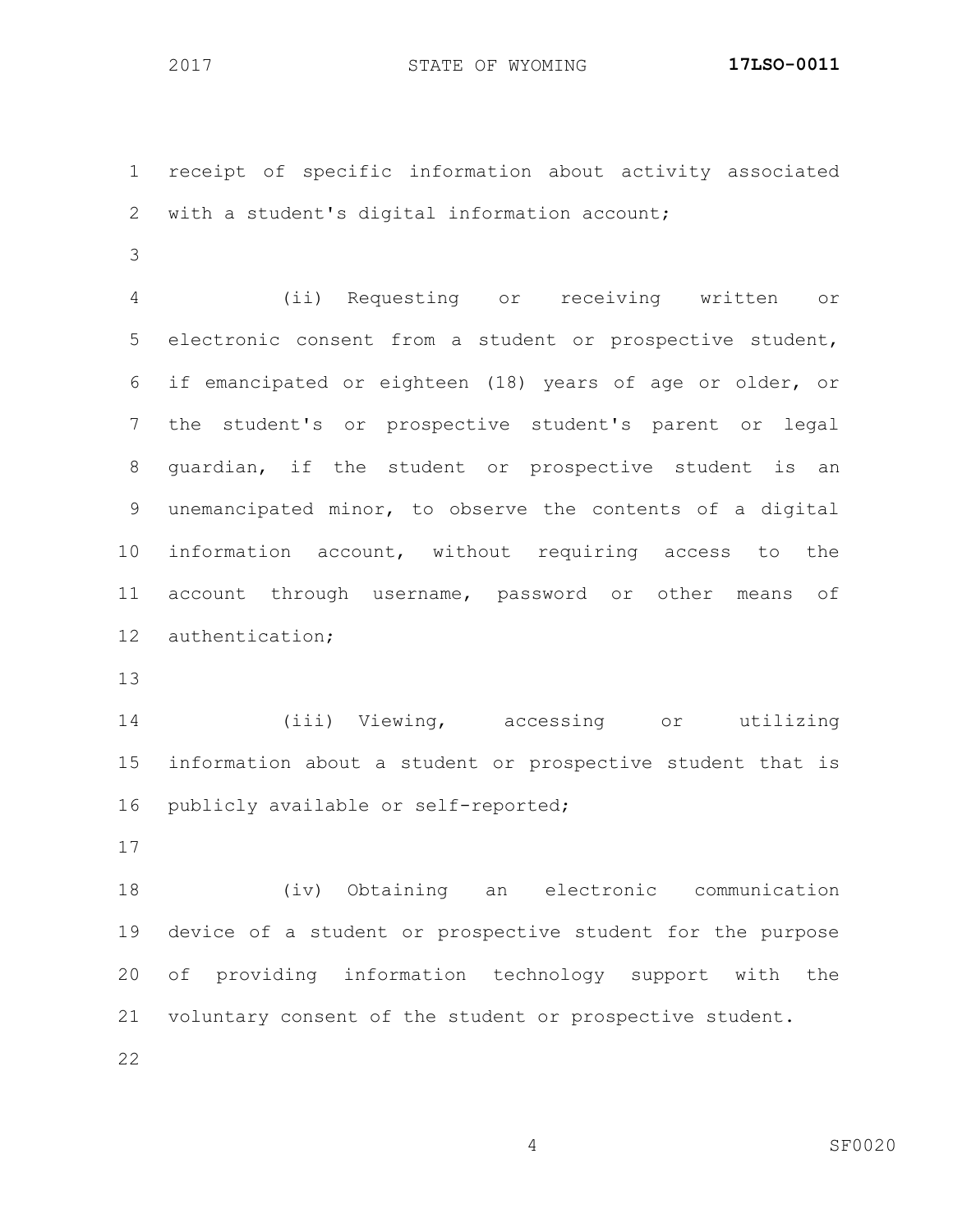(c) Nothing in this section shall apply to an account opened, created or provided by a school district if the student has been provided advance notice the account may be monitored at any time by an officer or employee of the school district.

 (d) Nothing in this section shall be construed to prohibit or restrict a student or prospective student from self-disclosing a username, password or other means of authentication that provides access to the student's or prospective student's digital information account or content if the student or prospective student has been provided advance notice that disclosure is voluntary.

 (e) This section does not create a duty for an officer or employee of a school district to search or monitor the activity of a student's or prospective student's digital information account.

 (f) If an officer or employee of a school district gains access to an unemancipated minor's digital information pursuant to subsection (a) or paragraph (b)(i) or (ii) of this section, the officer or employee shall